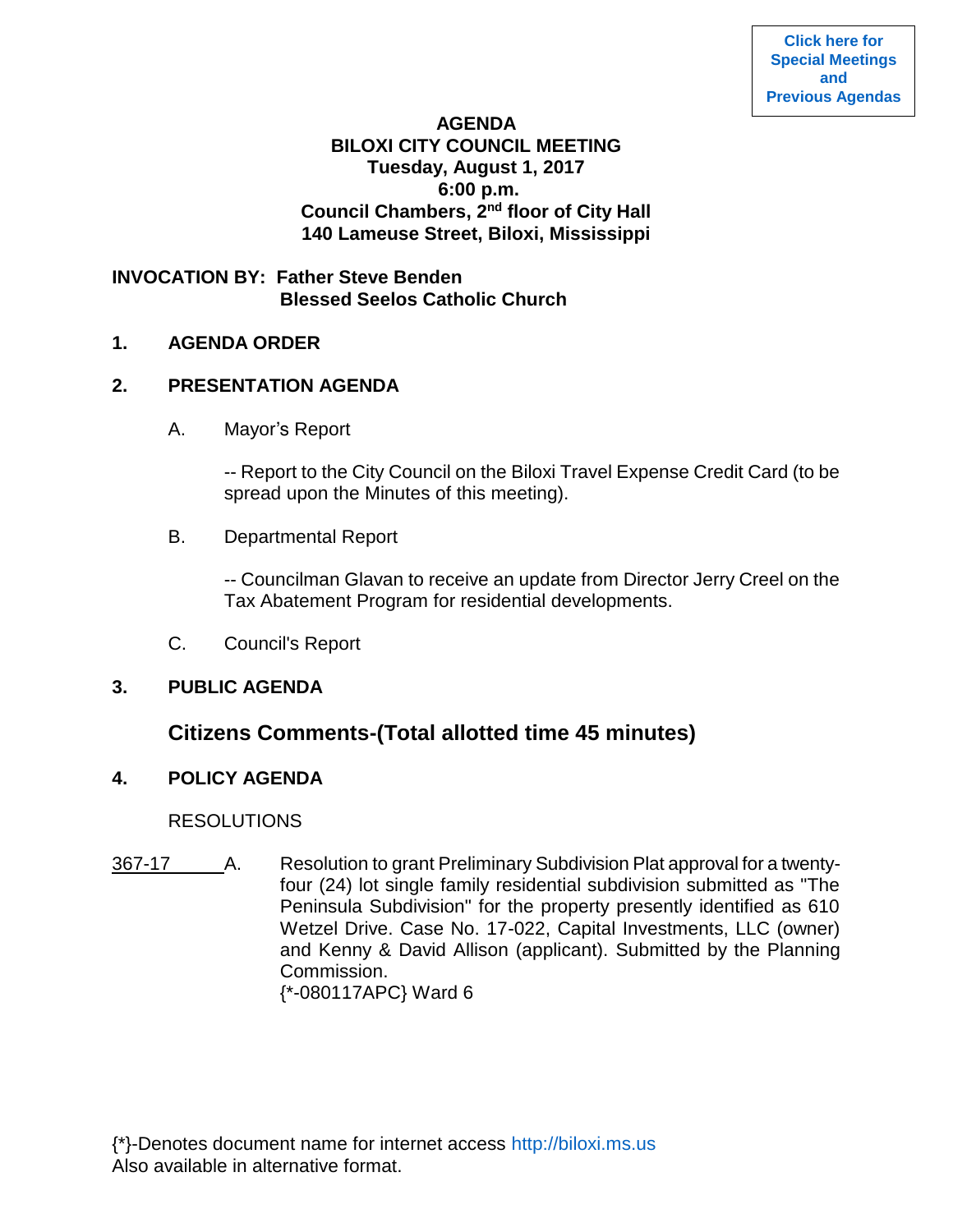#### **4. POLICY AGENDA-Continued**

- See 4BB B. Resolution to grant Conditional Use approval to authorize the construction of a Cemetery and Mausoleum within an RS-5 High-Density Single Family Residential zoning district, for properties presently identified as 1128 Robertson Street, and also 205, 209, 211, & 213 Bayly Drive. Case No. 17-023, Ronnie Barker (owner) and Terry Moran (applicant). Submitted by the Planning Commission. {\*-080117BPC} Ward 1
- Tabled two BB. Resolution to DENY a Conditional Use approval to authorize the weeks construction of a Cemetery and Mausoleum within an RS-5 High-Density Single Family Residential zoning district, for properties presently identified as 1128 Robertson Street, and also 205, 209, 211, & 213 Bayly Drive. Case No. 17-023, Ronnie Barker (owner) and Terry Moran (applicant). Submitted by the Planning Commission. {\*-080117BPC} Ward 1
- 368-17 C. Resolution to rename Richard Drive and a portion of Jam Lane to Tribe Drive. Case No. 17-027, City of Biloxi. Submitted by the Planning Commission. {\*-080117CPC} Ward 6
- 369-17 D. Resolution appointing Rodney McGilvary to the Biloxi Housing Authority Board for a term beginning August 1, 2017, and ending July 31, 2022. Introduced by Mayor Andrew "FoFo" Gilich. {\*-080117AEXC}

### **5. CONSENT AGENDA**

- 370-17 A. Resolution adopting the HUD-Required 2017 Action Plan for the use of Funds allocated to the City of Biloxi through the U.S. Department of Housing & Urban Development CDBG Entitlement Program. Introduced by Mayor Andrew "FoFo" Gilich. {\*-080117AFSP}
- 371-17 B. Resolution to accept bid, award project and execute a contract with Apple Construction Company for the Police Substation Fence Repairs Phase I Project No. CD014 for the City's Community Development Block Grant (CDBG) Program. Introduced by Mayor Andrew "FoFo" Gilich. {\*-080117BFSP}

{\*}-Denotes document name for internet access [http://biloxi.ms.us](http://biloxi.ms.us/) Also available in alternative format.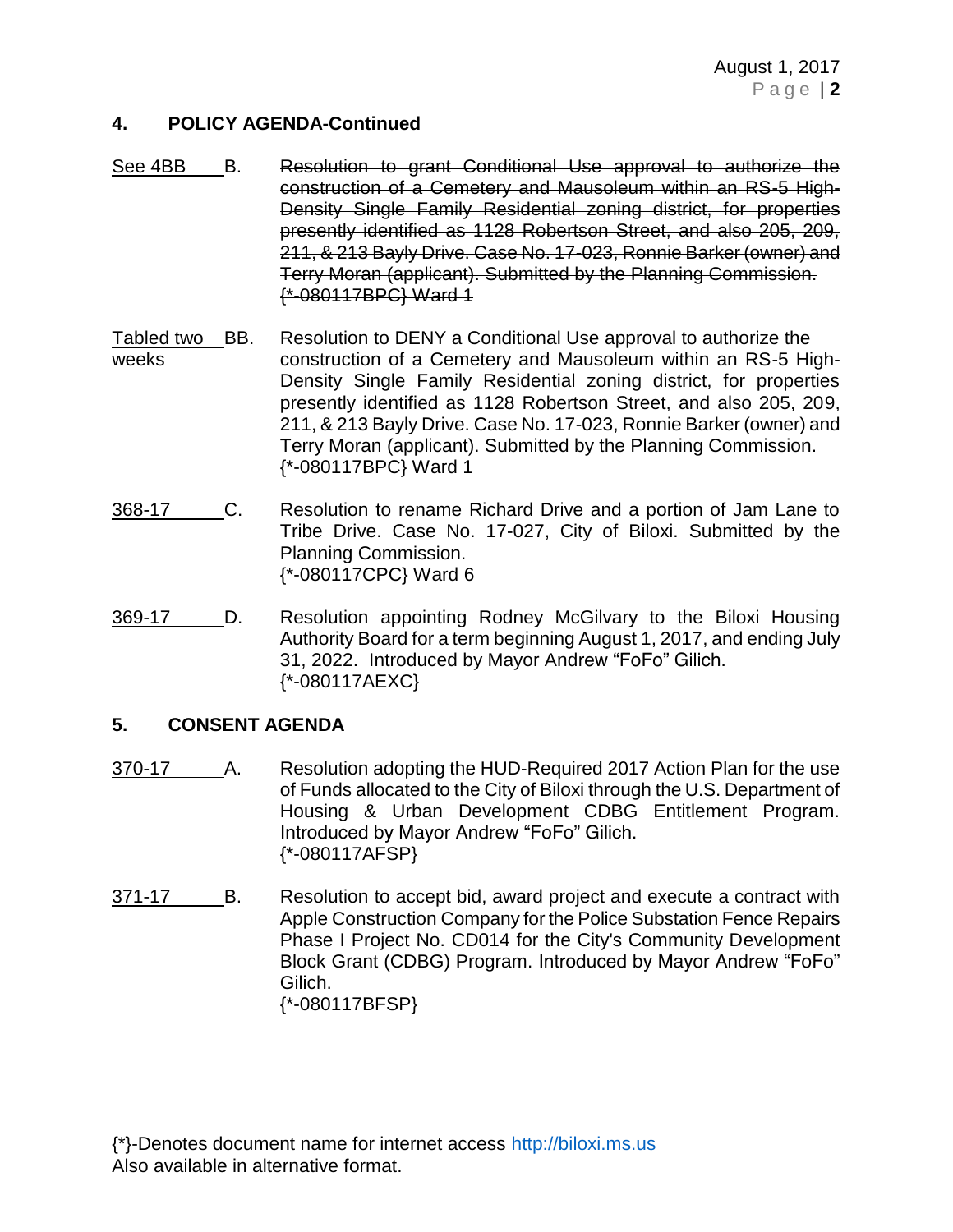### **5. CONSENT AGENDA-Continued**

- 372-17 C. Resolution authorizing expenditure to the Motor Vehicle For-Hire Authority in the total amount of \$33,000.00. Introduced by Mayor Andrew "FoFo" Gilich. {\*-080117AADM}
- 373-17 D. Resolution authorizing Consulting Agreement with Frank Genzer Professional Services relating to planning, historic preservation, and economic development. Introduced by Mayor Andrew "FoFo" Gilich. {\*-080117ACP}
- 374-17 E. Resolution authorizing award of contract to Micro Methods for water testing services. Introduced by Mayor Andrew "FoFo" Gilich. {\*-080117APW}
- 375-17 F. Resolution authorizing Task Order Amendment No. Seven (7) with Volkert, Inc., Hurricane Katrina Infrastructure Repair Program, Area 6 Buena Vista West Phase 2, Project No. KG632 & K7112. Introduced by Mayor Andrew "FoFo" Gilich. {\*-080117AENG}
- 376-17 G. Resolution awarding contract to Twin L. Construction, Inc. for the redesign of Lighthouse Parking & Pier Area, Project No. 989. Introduced by Mayor Andrew "FoFo" Gilich. {\*-080717BENG}
- 377-17 H. Resolution authorizing execution of Federal Bureau of Investigation Violent Crimes Task Force Memorandum of Understanding. Introduced by Mayor Andrew "FoFo" Gilich. {\*-080117APD}
- 378-17 I. Resolution authorizing the Biloxi Police Department to apply for grant monies from Mississippi Office of Homeland Security in the amount of \$39,995.00. Introduced by Mayor Andrew "FoFo" Gilich. {\*-080117BPD}
- 379-17 J. Resolution accepting continuation of Interlocal Cooperation Agreement with Harrison County for various governmental services. Introduced by Mayor Andrew "FoFo" Gilich. {\*-080117ALEG}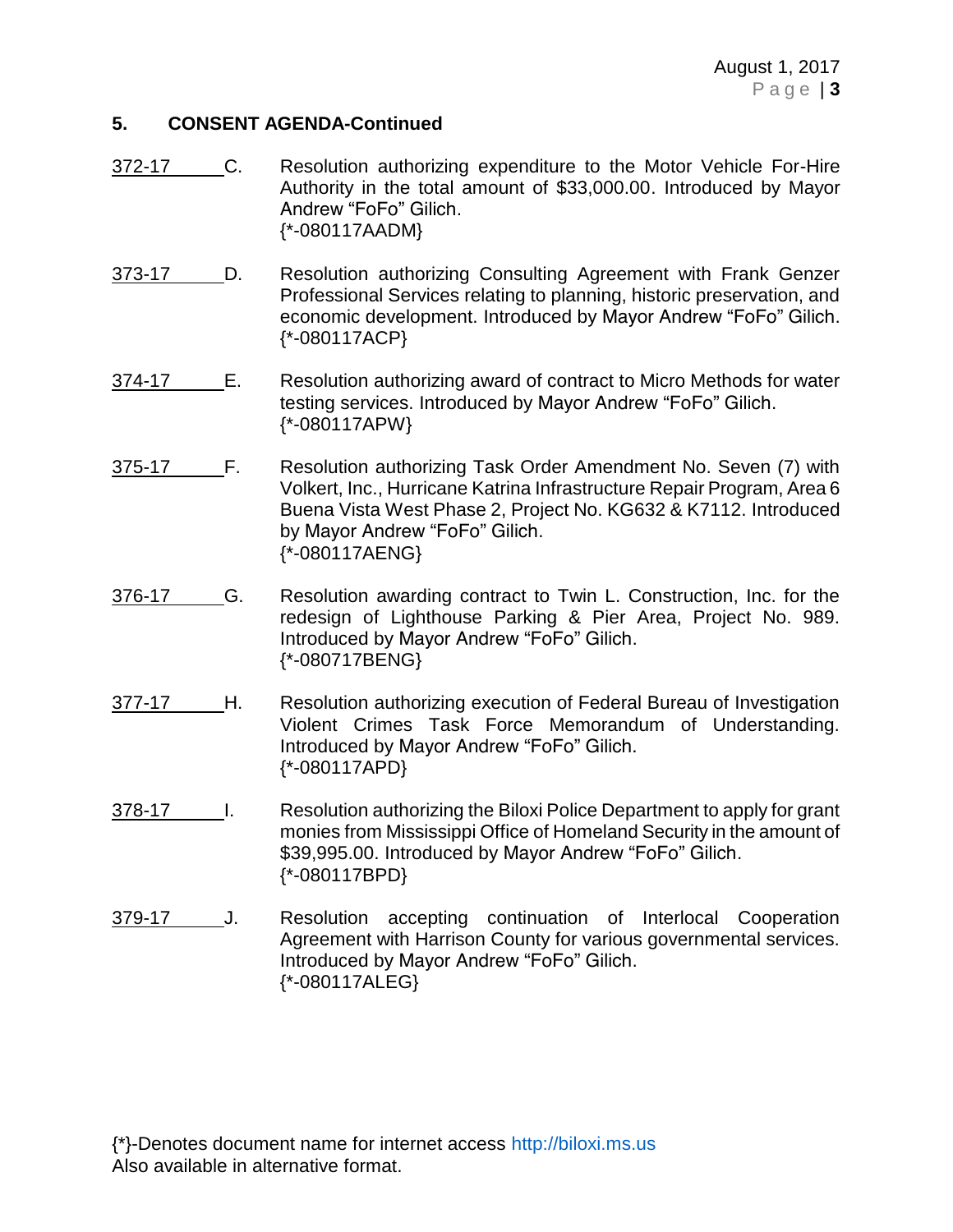#### **5. CONSENT AGENDA-Continued**

- 380-17 K. Resolution to approve the purchase and installation of Electronic Communication Equipment for new vehicles from Hurricane Electronics in the total amount of \$8,316.00, as authorized by State of Mississippi EPL3744. Funding: Fire Budget. Introduced by Mayor Andrew "FoFo" Gilich. {\*-080117APUR}
- 381-17 L. Resolution to approve in-kind support to the 23rd Annual Carl Legett Memorial Fishing Tournament. Introduced by Mayor Andrew "FoFo" Gilich. {\*-080117BEXC}
- 382-17 M. Resolution reappointing Arlene Canaan to the Biloxi Housing Authority Board for a term beginning September 20, 2016, and ending September 19, 2018. Introduced by Mayor Andrew "FoFo" Gilich. {\*-080117CEXC}
- 383-17 N. Resolution awarding contract to E. Cornell Malone Corporation for the Biloxi Police Substation Exterior Renovations. Introduced by Mayor Andrew "FoFo" Gilich. {\*-080117CENG}
- 384-17 O. Resolution accepting proposal and contract to Neel-Schaffer, Inc. for the CSX Railroad Crossing Closures, Project No. 1014. Introduced by Mayor Andrew "FoFo" Gilich. {\*-080117DENG}
- 385-17 P. Resolution authorizing execution of agreement and authorizing support to David Schultz Airshows, LLC, for 2018 Blue Angels Over Biloxi Airshow featuring Keesler Air Force Base. Introduced by Mayor Andrew "FoFo" Gilich. {\*-080117ACON}
- 386-17 Q. Resolution authorizing the Biloxi Fire Department to accept grant monies from Wal-Mart in the amount of \$500.00. Introduced by Mayor Andrew "FoFo" Gilich. {\*-080117AFD}

### **6. CODE ENFORCEMENT HEARINGS**

30 day extension A. Joseph & Marie Brosh-Estate, 1410H-01-031.000/0 Maple Street **30 day extension on June 27, 2017** 30 day extension B. Steven C. Brosh and Wife, 1410H-01-032.000/0 8th Street

**30 day extension on June 27, 2017**

{\*}-Denotes document name for internet access [http://biloxi.ms.us](http://biloxi.ms.us/) Also available in alternative format.